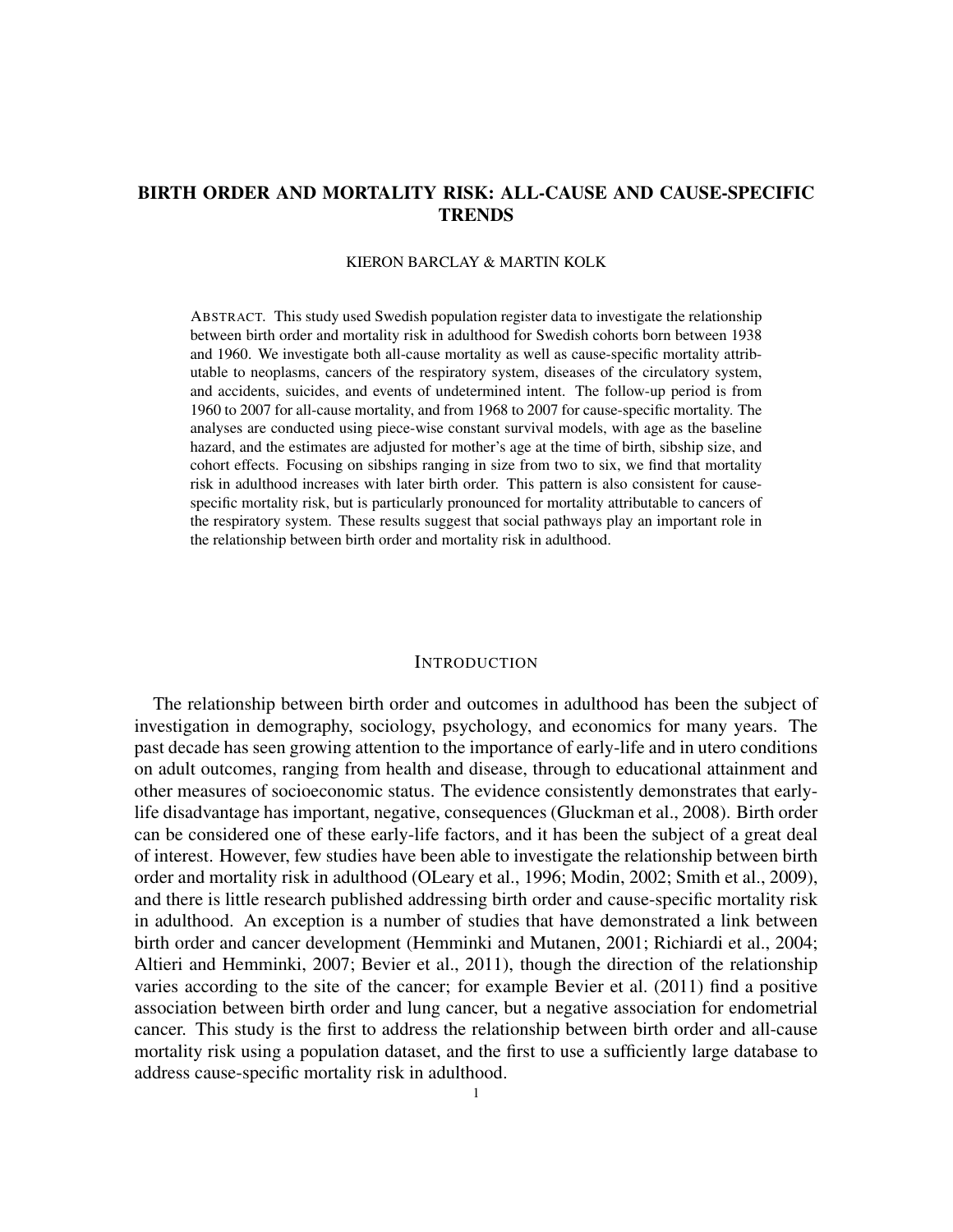There are several reasons why birth order is likely to be related to mortality risk (Elliott, 1992). To begin with, the pool of parental resources, including both time and material resources, available to each child decreases as the sibship size increases. First and early born children will spend early years having exclusive or close to exclusive attention of parents while later born will have to compete with siblings over resources right after they are born. In addition, younger siblings are likely to be introduced to developmentally inappropriate activities by older siblings (Elliott, 1992) . Finally, a larger sibship increases the likelihood of communicable diseases being introduced into the family, and younger siblings may be more susceptible to these diseases (Elliott, 1992; Holman et al., 2003). Nevertheless, it is a well-documented trend that later born siblings within a sibship tend to have a greater birth weight than the first born (Magnus et al., 1985), and birth weight has been found to be associated with a range of different outcomes, from infant and child health status, through to educational attainment and socioeconomic positioning in adulthood (Boardman et al., 2002; Case et al., 2005). A competing explanation is that as older parents typically have accumulated more resources, later born children will on average have parents with more resources. Because of this it is important to take parental age into account when examining birth order.

Using a small (n=1162), and non-representative sample, OLeary et al. (1996) found little relationship between birth order and mortality risk. The only statistically significant result was that women who were neither the oldest nor the youngest in the sibship were significantly more likely to die of other causes, meaning neither cardiovascular disease, nor cancer, relative to the oldest child in the sibship. However, the authors themselves suggest that this result may be an artifact due to the small number dying from other causes in this sample. A study using Swedish data (n=14,192) from the Uppsala Birth Cohort Study Modin (2002) found that birth order was associated with an increased risk of all-cause mortality for both males and females in adulthood (ages 20-54), and for males in middle-to-old-age (ages 55- 80), after adjusting for age, mothers age at birth, birth weight, gestational age, diseases of the mother, diseases of the infant, and the mothers social class and marital status at the time of birth. However, no statistically significant patterns were found after adjusting for the socioeconomic status of the ego in adulthood. No adjustment was made for sibship size. Finally, Smith et al. (2009) investigated how a range of early life factors were associated with mortality risk in adulthood using a restricted sample from the Utah Population Database. The impact of birth order on adult mortality risk was not main focus of the study. Operationalizing birth order as a binary variable indicating whether the individual was first born or not, this study found no statistically significant associations between birth order and adult mortality risk for either males or females.

At least partly because of less imposing data demands, much more research has been conducted on the relationship between birth order and infant mortality risk. While the picture in developing countries with a high rate of infant mortality is more complicated, trends observed in developed countries, such as Norway, Sweden, and the United States, with a low infant mortality rate point towards a linear relationship between birth order and infant mortality risk (Espehaug et al., 1994; Mathews et al., 2003). Because of data limitations, it has yet to be decisively ascertained as to whether these patterns persist into adulthood, and this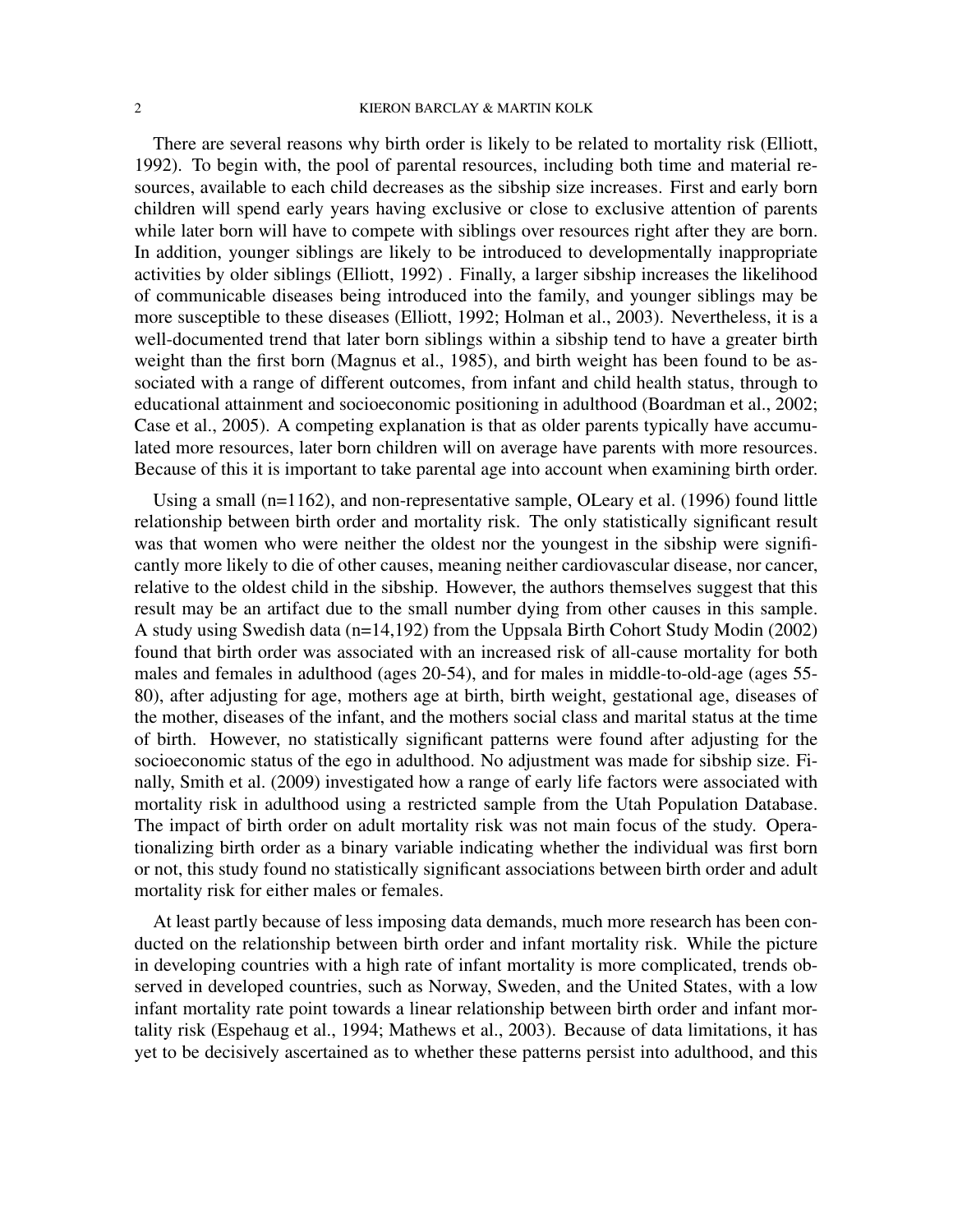study will be the first to do so. In line with previous research, we anticipate that all-cause mortality risk will increase with a rising birth order, and we also anticipate that we will observe the same pattern for cause-specific mortality risk.

### DATA

In this study we use Swedish population register data to investigate the relationship between birth order and mortality risk. We conduct separate analyses for males and females. The individuals under analysis are selected from cohorts born between 1938 and 1960. The year 1938 is practically the earliest point for which we can obtain reliable information on parent-child linkages using the multi-generational Swedish registers. We link the population register to the Swedish mortality register, which allows for a follow-up from 1960 to 2007 for all-cause mortality, and from 1968 to 2007 for cause-specific mortality. This means that we are able to follow the oldest individuals in our sample until age 69, and the youngest individuals until age 47. Aside from all-cause mortality, we address mortality attributable to the following causes: neoplasms; cancers of the respiratory system; diseases of the circulatory system; and, accidents, suicides, and events of undetermined intent. These cause-specific outcome variables were coded using the WHO's International Classification of Diseases (ICD), versions 8, 9, and 10, taking into account when the transition between these versions took place in Sweden (Janssen and Kunst, 2004).

| TABLE 1. Study Size |  |  |
|---------------------|--|--|
|---------------------|--|--|

|                                                         | Males          |        | Females |        |
|---------------------------------------------------------|----------------|--------|---------|--------|
| Cause-of Death                                          | N              | Deaths | N       | Deaths |
| All-cause mortality                                     | 917,718 61,148 |        | 878,858 | 36,905 |
| Diseases of the circulatory system                      | 914,166 15,857 |        | 873,111 | 5,492  |
| Neoplasms                                               | 914,166 17,188 |        | 873,111 | 19,271 |
| Cancers of the respiratory system                       | 914,166 3,160  |        | 873,111 | 3,273  |
| Accidents, suicides, and events of undetermined intent. | 914,166 13,446 |        | 873,111 | 4,575  |

Source: Swedish administrative register data, compiled by the author.

Because the earliest point at which we have data in the mortality register is 1960, we have left censoring in our models. Individuals enter the analysis for all-cause mortality at either age 18, or, for those born in the earliest cohorts, in 1960. The  $l_{20}$  for the 1960 cohort was 0.951 for females and 0.935 for males. This means that those born in 1938 enter the analysis at age 22. For the cause-specific analyses, this left censoring is more pronounced. Again, individuals either enter the analysis at age 18, or in 1968. This means that those born in 1938 enter the analysis at age 30. While we are unlikely to lose a great deal of information on mortality attributable to diseases of the circulatory system and different cancers, we undoubtedly fail to fully capture all of the deaths attributable to accidents, and suicides for our earliest cohorts. Finally, we right censor for the first out-migration of any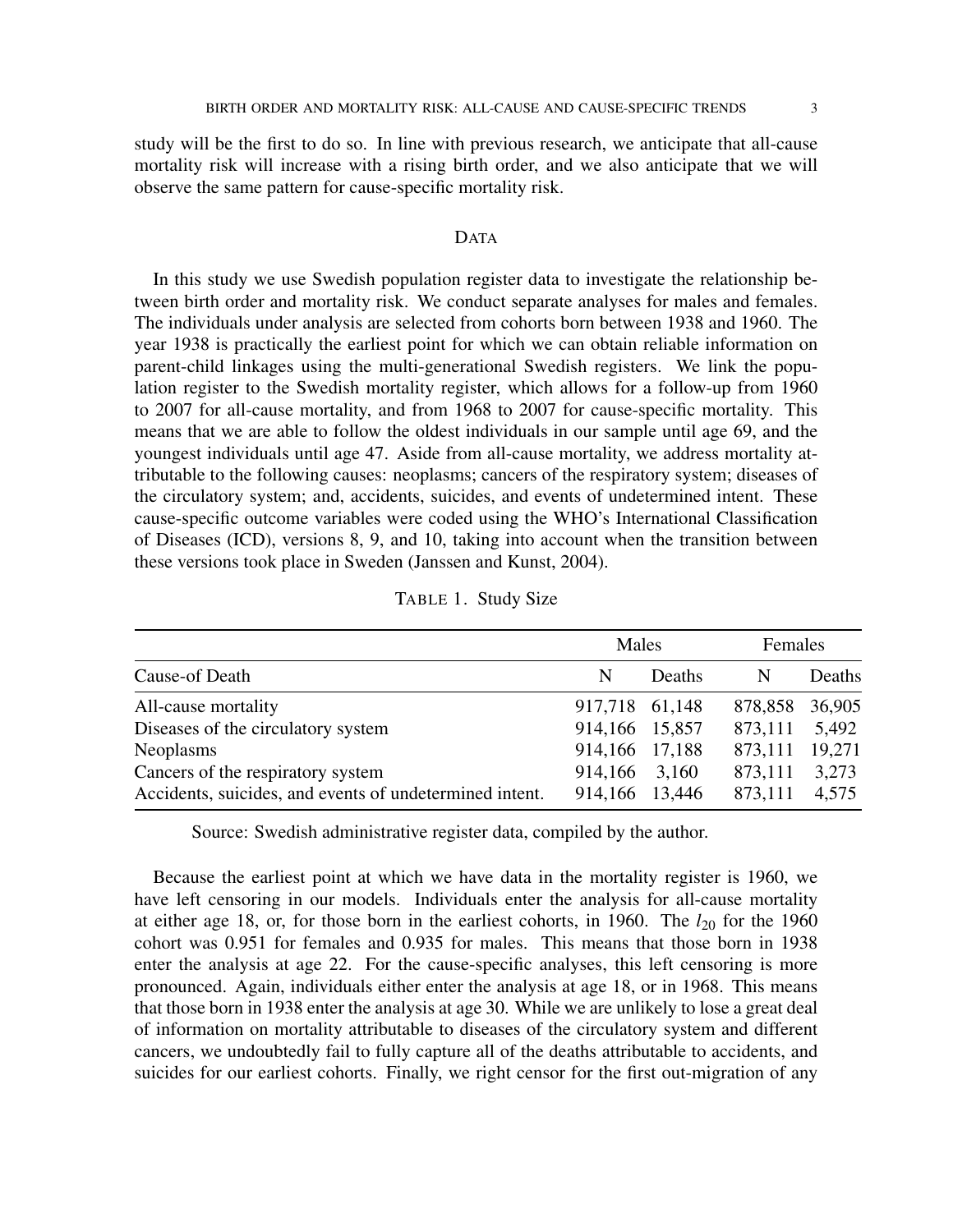

FIGURE 1. Set Order and Set Size Distribution, where Set Size> 1

individual from Sweden. Table 1 shows the study size, and number of deaths, for each of the analyses for males and females.

Our estimates for the relationship between birth order and mortality risk are adjusted for the following variables: age of the ego; the age of the egos mother in the birth year of the ego; cohort-effects; and, the sibling set size of which the ego is a part. Controlling for the overall number of siblings of our ego is critical as number of children of the parents is associated both with socioeconomic status of the parent and child generation. It is also plausible that health outcomes could be related to your overall number of siblings. Here we defined a sibship as a group of siblings with the same mother-father pairing. We choose to adjust for cohort-effects rather than period-effects for two reasons. The first is the burgeoning evidence about the importance of in utero and early-life conditions on longevity (Bengtsson and Broström, 2009; Bengtsson and Mineau, 2009; Gluckman et al., 2008), and also because previous research has indicated that cohort-effects play a more significant role in mortality trends than period-effects (Richards et al., 2006). Furthermore, through changing preferences and the secular trend of increased female labour force participation, cohort effects are also related to family size (Andersson, 1999, 2000), which is obviously related to birth order. For this reason, we include a finely grained birth year variable to fully account for these underlying patterns. We adjust for maternal age at birth because evidence suggests that this is an important factor influencing a wide range of adult health outcomes (Myrskyla¨ and Fenelon, 2012). We obviously do not include only-children in our analysis. The results below show the results from birth order for children born in sibling sets ranging in size from two to six.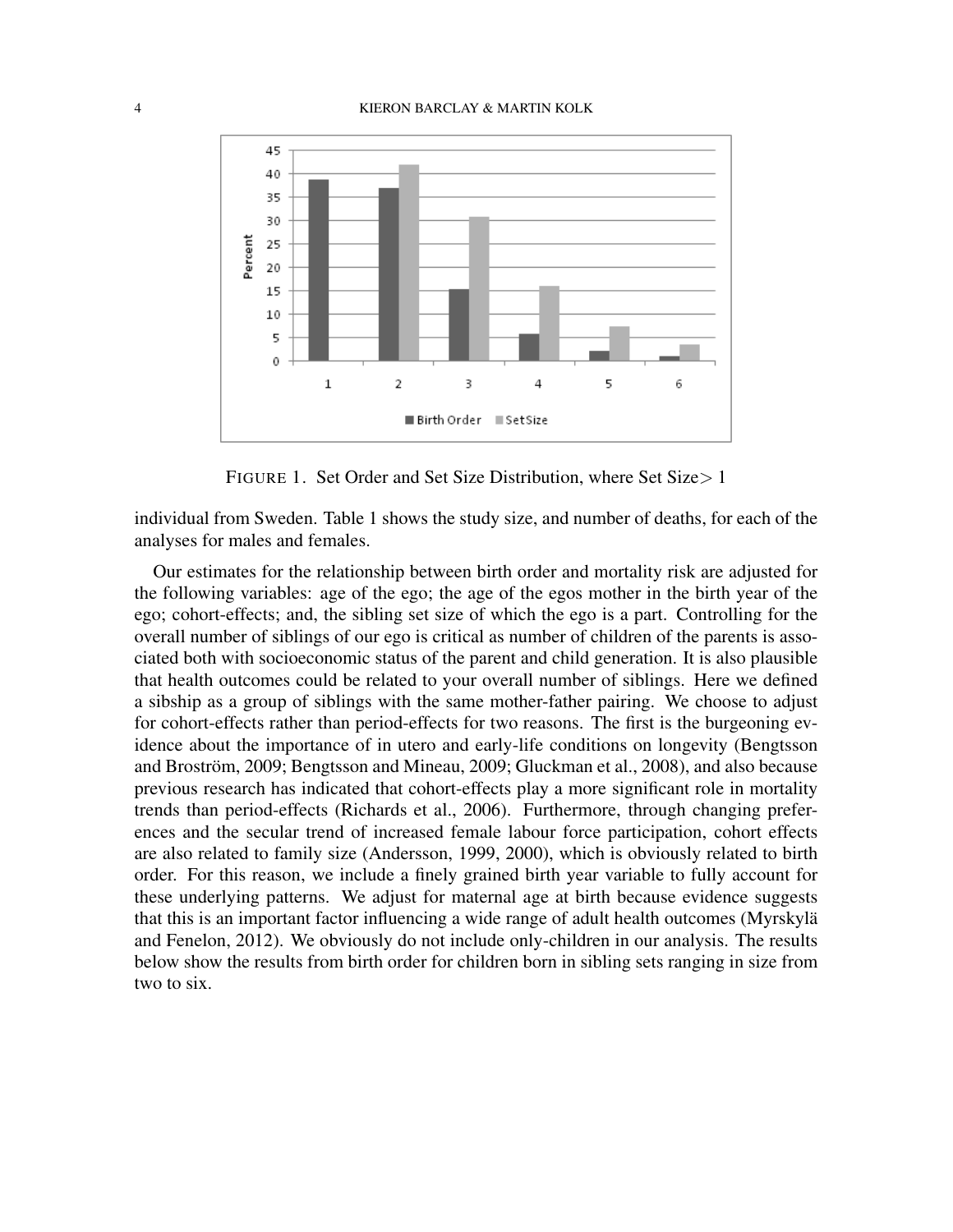#### **METHODS**

We use piece-wise constant survival models of the following form to estimate the relationship between birth order and mortality risk:

$$
\lambda_i(t \mid x_i) = \lambda_0(t) \exp\{x_i'\beta\}
$$

The baseline hazard is age. These models have been estimated using cluster-adjusted standard errors to account for any potential intragroup correlation (Primo et al., 2007). The clusters in this study are sibships.

### RESULTS

The full results for the all-cause mortality analyses for males and females can be seen in table 2. As can be seen in Figure 2, the increasing relative risk of all-cause mortality follows a relatively linear pattern for both males and females. The cause-specific patterns for males and females can be seen in figures 3 and 4.



FIGURE 2. Males and Females: Relative Risk of All-cause Mortality by Birth Order.

For males, the relative risk of mortality observed for mortality attributable to neoplasms, and particularly to cancers of the respiratory system, increases dramatically with rising birth order. The relative risk of mortality attributable to accidents, suicides, and events of undetermined intent increases up to birth order 4, and then levels off, while the pattern for mortality attributable to diseases of the circulatory system is elevated relative to those born first, but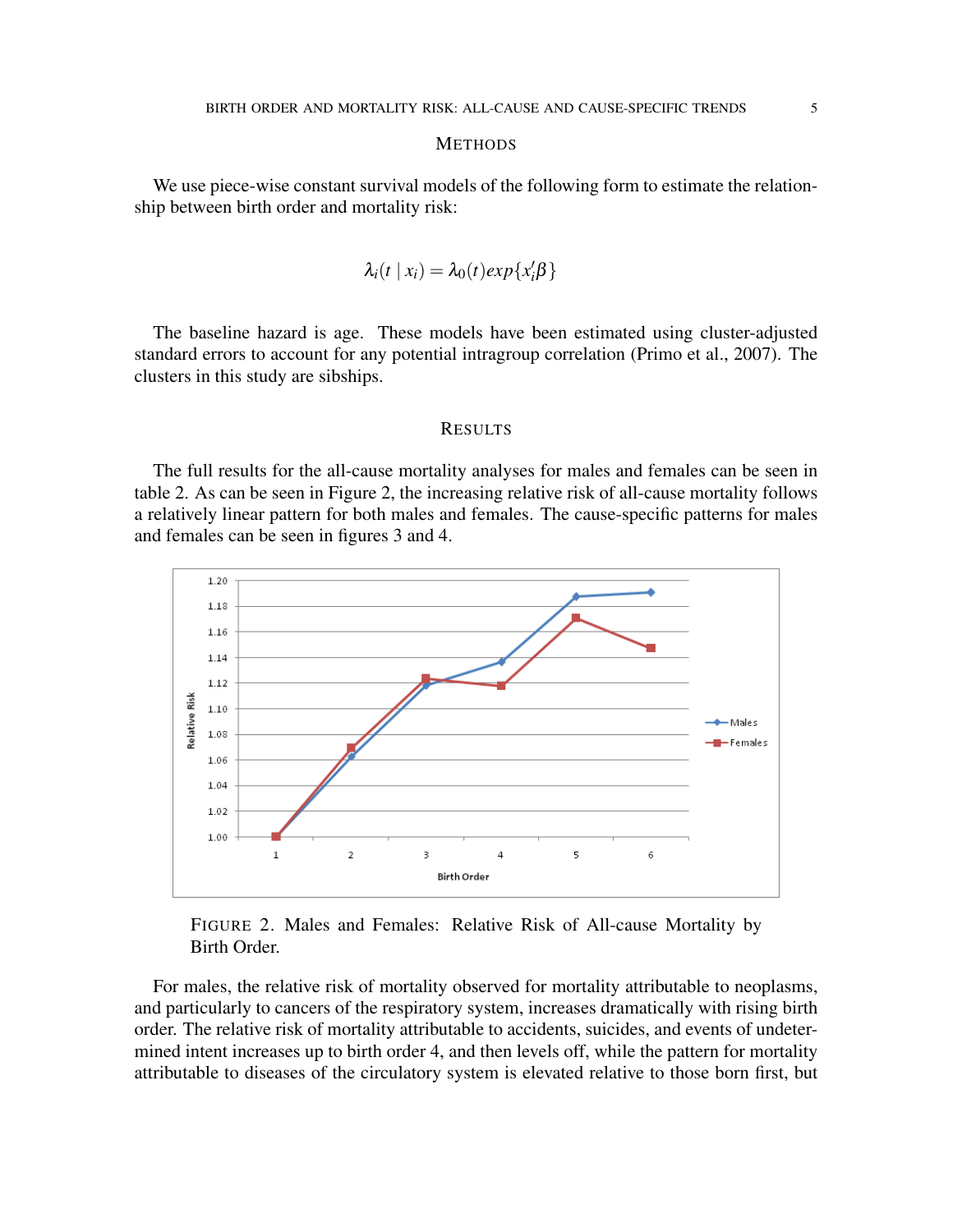actually falls for birth order six. The cause-specific results for females are similar to the results for males, though the most striking result is again the pattern observed for cancers of the respiratory system.



FIGURE 3. Males: Relative Risk of Mortality by Cause of Death and Birth Order.



FIGURE 4. Females: Relative Risk of Mortality by Cause of Death and Birth Order.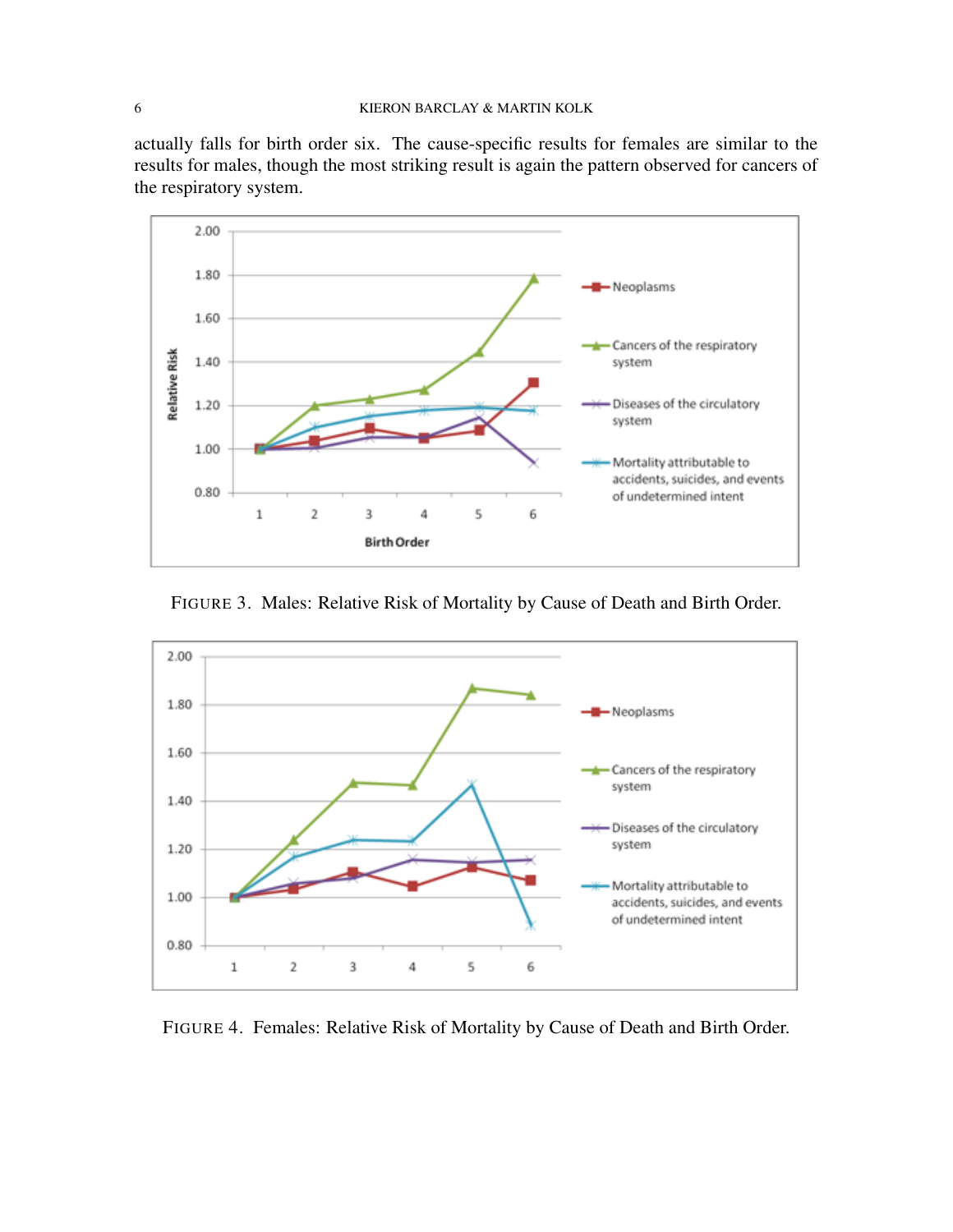|                   |                    |                                   |              | Males        |                                |                                   | Females      |              |                                |
|-------------------|--------------------|-----------------------------------|--------------|--------------|--------------------------------|-----------------------------------|--------------|--------------|--------------------------------|
| Covariates        |                    | $\ensuremath{\mathsf{RR}}\xspace$ | S.E.         | P-value      | 95% CI                         | $\ensuremath{\mathsf{RR}}\xspace$ | S.E.         | P-value      | 95% CI                         |
| Age               | 18-25              | 1.39                              | 0.04         | 0.00         | $1.31 - 1.46$                  | 1.14                              | 0.05         | $0.00\,$     | $1.05 - 1.24$                  |
|                   | $26 - 30$          | 1.00                              |              |              |                                | 1.00                              |              |              |                                |
|                   | 31-35              | 1.22                              | 0.04         | 0.00         | $1.15 - 1.30$                  | 1.24                              | 0.06         | 0.00         | $1.14 - 1.36$                  |
|                   | 36-40              | 1.89                              | 0.05         | 0.00         | $1.78 - 2.00$                  | 2.16                              | 0.09         | 0.00         | $2.00 - 2.34$                  |
|                   | 41-45              | 3.22                              | 0.09         | 0.00         | $3.06 - 3.39$                  | 4.22                              | 0.16         | 0.00         | $3.92 - 4.54$                  |
|                   | 46-50              | 5.88                              | 0.15         | 0.00         | $5.60 - 6.18$                  | 8.07                              | 0.29         | 0.00         | $7.52 - 8.66$                  |
|                   | 51-55              | 11.29                             | 0.28         | 0.00         | $10.75 - 11.85$                | 14.71                             | 0.53         | 0.00         | 13.72 - 15.78                  |
|                   | 56-60              | 17.84                             | 0.45         | 0.00         | $16.97 - 18.75$                | 24.23                             | 0.87         | 0.00         | $22.58 - 26.00$                |
|                   | 61-65              | 28.82                             | 0.77         | 0.00         | 27.36 - 30.36                  | 36.49                             | 1.37         | 0.00         | 33.90 - 39.28                  |
|                   | Over <sub>66</sub> | 44.61                             | 1.54         | 0.00         | $41.69 - 47.73$                | 55.57                             | 2.61         | 0.00         | $50.67 - 60.94$                |
| Mother Age        | Under 20           | 1.38                              | 0.03         | $0.00\,$     | $1.32 - 1.43$                  | 1.28                              | 0.04         | $0.00\,$     | $1.22 - 1.35$                  |
|                   | $20 - 25$          | 1.14                              | 0.01         | 0.00         | $1.11 - 1.16$                  | 1.11                              | 0.02         | 0.00         | $1.08 - 1.14$                  |
|                   | $26 - 30$          | 1.00                              |              |              |                                | 1.00                              |              |              |                                |
|                   | 31-35              | 0.93                              | 0.01         | 0.00         | $0.91 - 0.96$                  | 0.97                              | 0.01         | 0.04         | $0.94 - 1.00$                  |
|                   | 36-40              | 0.92                              | 0.01         | 0.00         | $0.90 - 0.95$                  | 0.92                              | 0.02         | 0.00         | $0.89 - 0.96$                  |
|                   | Over 40            | 0.92                              | 0.02         | 0.00         | $0.87 - 0.97$                  | 0.92                              | 0.03         | 0.02         | $0.86 - 0.99$                  |
| <b>Birth Year</b> | 1938               | 1.00                              |              |              |                                | 1.00                              |              |              |                                |
|                   | 1939               | 1.01                              | 0.02         | 0.56         | $0.97 - 1.06$                  | 1.09                              | 0.03         | 0.01         | $1.03 - 1.15$                  |
|                   | 1940               | 1.00                              | 0.02         | 0.95         | $0.96 - 1.05$                  | 1.10                              | 0.03         | 0.00         | $1.04 - 1.17$                  |
|                   | 1941               | 1.05                              | 0.03         | 0.04         | $1.00 - 1.10$                  | 1.14                              | 0.04         | $0.00\,$     | $1.08 - 1.22$                  |
|                   | 1942               | 1.04                              | 0.02         | 0.14         | $0.99 - 1.08$                  | 1.12                              | 0.03         | 0.00         | $1.05 - 1.19$                  |
|                   | 1943               | 1.06                              | 0.02         | $0.01\,$     | $1.01 - 1.11$                  | 1.19                              | 0.04         | 0.00         | $1.12 - 1.26$                  |
|                   | 1944               | 1.05                              | $0.02\,$     | 0.04         | $1.00 - 1.10$                  | 1.16                              | 0.04         | $0.00\,$     | $1.09 - 1.23$                  |
|                   | 1945               | 1.03                              | 0.02         | 0.20         | $0.98 - 1.08$                  | 1.17                              | 0.04         | 0.00         | $1.10 - 1.25$                  |
|                   | 1946               | 1.09                              | 0.03         | 0.00         | $1.04 - 1.14$                  | 1.21                              | 0.04         | 0.00         | $1.13 - 1.29$                  |
|                   | 1947               | 1.08                              | 0.03         | 0.00         | $1.02 - 1.13$                  | 1.14                              | 0.04         | 0.00         | $1.07 - 1.22$                  |
|                   | 1948               | 1.05                              | 0.03         | 0.06         | $1.00 - 1.10$                  | 1.20                              | 0.04         | $0.00\,$     | $1.13 - 1.28$                  |
|                   | 1949               | 1.05                              | 0.03         | 0.09         | $0.99 - 1.10$                  | 1.21                              | 0.04         | 0.00         | $1.13 - 1.30$                  |
|                   | 1950               | 1.15                              | 0.03         | $0.00\,$     | $1.09 - 1.22$                  | 1.25                              | 0.04         | $0.00\,$     | $1.17 - 1.34$                  |
|                   | 1951               | 1.22                              | 0.03         | 0.00         | $1.15 - 1.29$                  | 1.32                              | 0.05         | 0.00         | $1.23 - 1.42$                  |
|                   | 1952<br>1953       | 1.23                              | 0.04<br>0.04 | 0.00<br>0.00 | $1.16 - 1.30$                  | 1.31                              | 0.05<br>0.05 | 0.00<br>0.00 | $1.22 - 1.41$                  |
|                   | 1954               | 1.25<br>1.27                      |              | 0.00         | $1.18 - 1.32$                  | 1.36                              | 0.05         | 0.00         | $1.26 - 1.46$                  |
|                   | 1955               | 1.40                              | 0.04<br>0.04 | 0.00         | $1.20 - 1.35$<br>$1.32 - 1.49$ | 1.38<br>1.42                      | 0.06         | 0.00         | $1.28 - 1.49$<br>$1.31 - 1.54$ |
|                   | 1956               | 1.48                              | 0.05         | 0.00         | $1.40 - 1.58$                  | 1.55                              | 0.06         | 0.00         | $1.43 - 1.68$                  |
|                   | 1957               | 1.42                              | 0.05         | 0.00         | $1.33 - 1.51$                  | 1.60                              | 0.07         | $0.00\,$     | $1.47 - 1.74$                  |
|                   | 1958               | 1.44                              | 0.05         | 0.00         | $1.35 - 1.54$                  | 1.43                              | 0.07         | 0.00         | $1.30 - 1.56$                  |
|                   | 1959               | 1.40                              | 0.05         | 0.00         | $1.31 - 1.50$                  | 1.52                              | 0.07         | 0.00         | $1.39 - 1.67$                  |
|                   | 1960               | 1.59                              | 0.06         | 0.00         | $1.49 - 1.71$                  | 1.59                              | 0.08         | 0.00         | $1.45 - 1.75$                  |
| Set Order         | $\mathbf{1}$       | 1.00                              |              |              |                                | 1.00                              |              |              |                                |
|                   | $\overline{c}$     | 1.06                              | 0.01         | 0.00         | $1.04 - 1.08$                  | 1.07                              | 0.01         | 0.00         | $1.04 - 1.10$                  |
|                   | 3                  | 1.12                              | 0.02         | $0.00\,$     | $1.09 - 1.15$                  | 1.12                              | 0.02         | $0.00\,$     | $1.08 - 1.17$                  |
|                   | 4                  | 1.14                              | 0.03         | 0.00         | $1.09 - 1.19$                  | 1.12                              | 0.03         | 0.00         | $1.05 - 1.19$                  |
|                   | 5                  | 1.19                              | 0.04         | 0.00         | $1.10 - 1.28$                  | 1.17                              | 0.06         | 0.00         | $1.06 - 1.29$                  |
|                   | 6                  | 1.19                              | 0.08         | 0.01         | $1.04 - 1.37$                  | 1.15                              | 0.10         | 0.13         | $0.96 - 1.37$                  |
| Set Size          | 2                  | 1.00                              |              |              |                                | 1.00                              |              |              |                                |
|                   | $\mathfrak{Z}$     | 0.98                              | 0.01         | 0.04         | $0.96 - 1.00$                  | 0.97                              | 0.01         | 0.02         | $0.94 - 1.00$                  |
|                   | 4                  | 1.01                              | 0.01         | 0.36         | $0.99 - 1.04$                  | 0.95                              | 0.02         | $0.01\,$     | $0.92 - 0.99$                  |
|                   | 5                  | 1.05                              | 0.02         | 0.00         | $1.02 - 1.09$                  | 0.98                              | 0.02         | 0.51         | $0.94 - 1.03$                  |
|                   | 6                  | 1.02                              | 0.02         | 0.34         | $0.98 - 1.07$                  | 1.02                              | 0.03         | 0.52         | $0.96 - 1.08$                  |
|                   | Constant           | 0.00                              | 0.00         | 0.00         | $0.00 - 0.00$                  | 0.00                              | 0.00         | 0.00         | $0.00 - 0.00$                  |
|                   |                    |                                   |              |              |                                |                                   |              |              |                                |
| N                 |                    |                                   |              | 917,718      |                                |                                   |              | 878,858      |                                |
| Deaths            |                    |                                   |              | 61,148       |                                |                                   |              | 36,905       |                                |

TABLE 2. Results: Males & Females

Source: Swedish administrative register data, compiled by the author.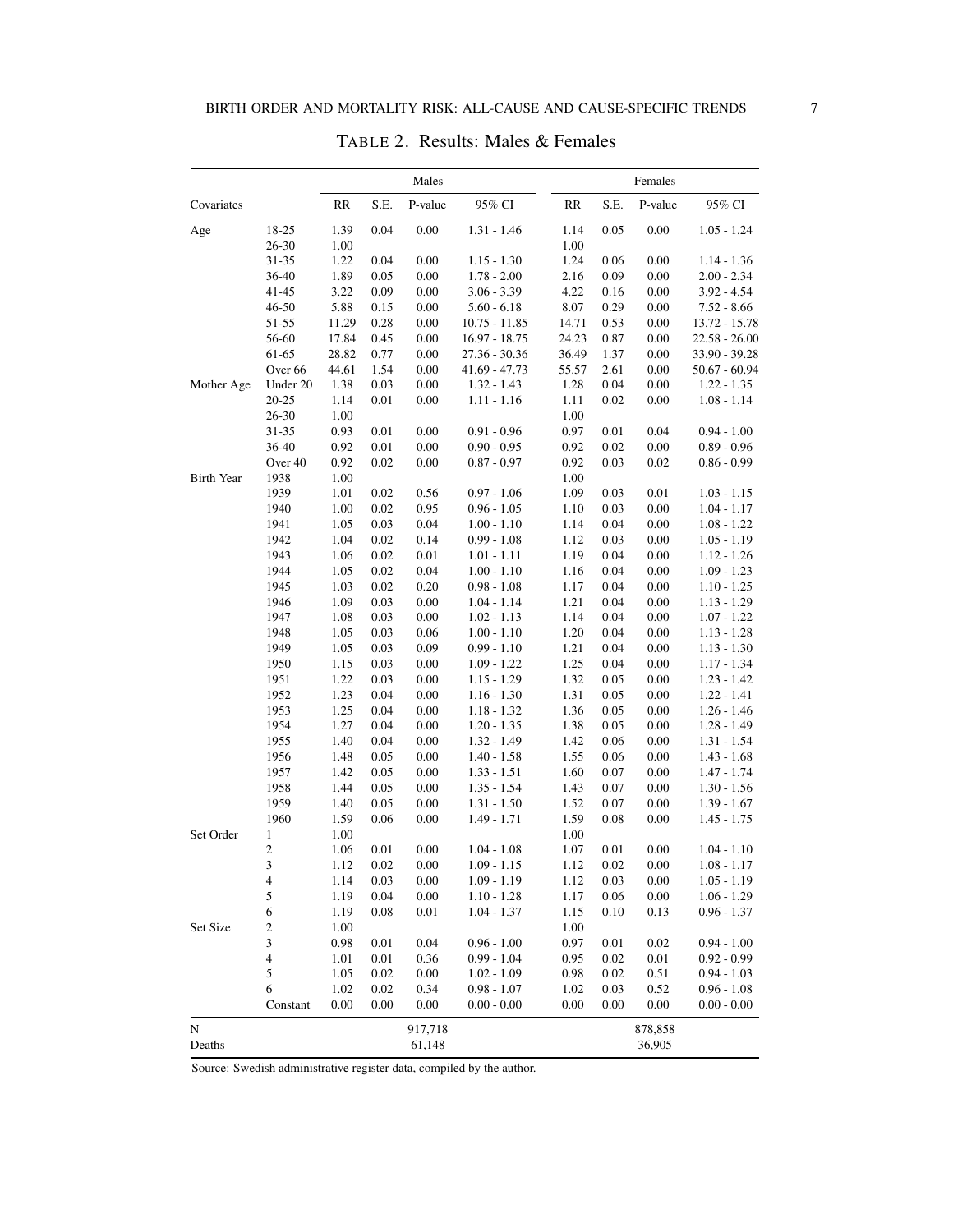While the analyses presented here pool individuals in sibship sizes ranging from two to six, we also conducted analyses that were sibship size-specific. The results for these later analyses, holding sibship size constant, were wholly consistent with the results presented below. We also investigated the relationship between birth order and mortality risk for sibship sizes greater than six. The results were consistent with those presented here, with an increasing relative risk of mortality by increasing birth order. However, the patterns observed were slightly more volatile due to the relatively small number of sibships with more than six children. We have also conducted analyses to examine whether there is an interaction between birth order and the gender composition of siblings. However, a detailed analysis of the gender composition of siblings in sibship sizes two and three suggested that this factor no impact on mortality risk for the focal individual. We also estimated the models specifying shared frailty amongst siblings, according to a gamma distribution. The results were almost identical to those reported here.

# DISCUSSION AND CONCLUSION

The results presented above demonstrate that birth order matters for mortality risk in adulthood, for both males and females. This is true for all-cause mortality risk, and well as several cause-specific trends, but is particularly pronounced for mortality attributable to cancers of the respiratory system. A larger volume of research has shown that sibship size is consistently related to mortality risk both in childhood as well as adulthood, but fewer studies have had a sufficiently large database to investigate the impact of birth order itself on mortality risk (Hart and Davey-Smith, 2003; Altieri and Hemminki, 2007). Previous research in epidemiology has identified the relationship between birth order and the development of tumours at various sites (Hemminki and Mutanen, 2001; Richiardi et al., 2004), including lung cancer (Bevier et al., 2011), but this is the first time that this has been demonstrated for mortality risk. This latter trend in particular suggests that social pathways play an important role in mediating the relationship between birth order and mortality risk in adulthood.

Several explanations have been put forward regarding why birth order should affect mortality risk in adulthood, and these include diminishing resources, an increased likelihood of younger siblings being introduced to developmentally inappropriate activities by older siblings (Elliott, 1992), and that a larger sibship increases the likelihood of communicable diseases being introduced into the family, and younger siblings may be more susceptible to these diseases (Elliott, 1992; Holman et al., 2003). Given the patterns observed here, it seem likely that the second of these three propositions has the greatest explanatory power. Research in social psychology and using social network data has consistently and convincingly demonstrated the importance of alters, including parents and siblings, for shaping health behaviours (Christakis and Fowler, 2008; Rosenquist et al., 2010; Leonardi-Bee et al., 2011). Studies more particularly focused on sibling influence show that younger siblings - those with a higher birth order - are more likely to begin smoking if an older sibling already smokes, but this relationship is not reversed (Harakeha et al., 2007).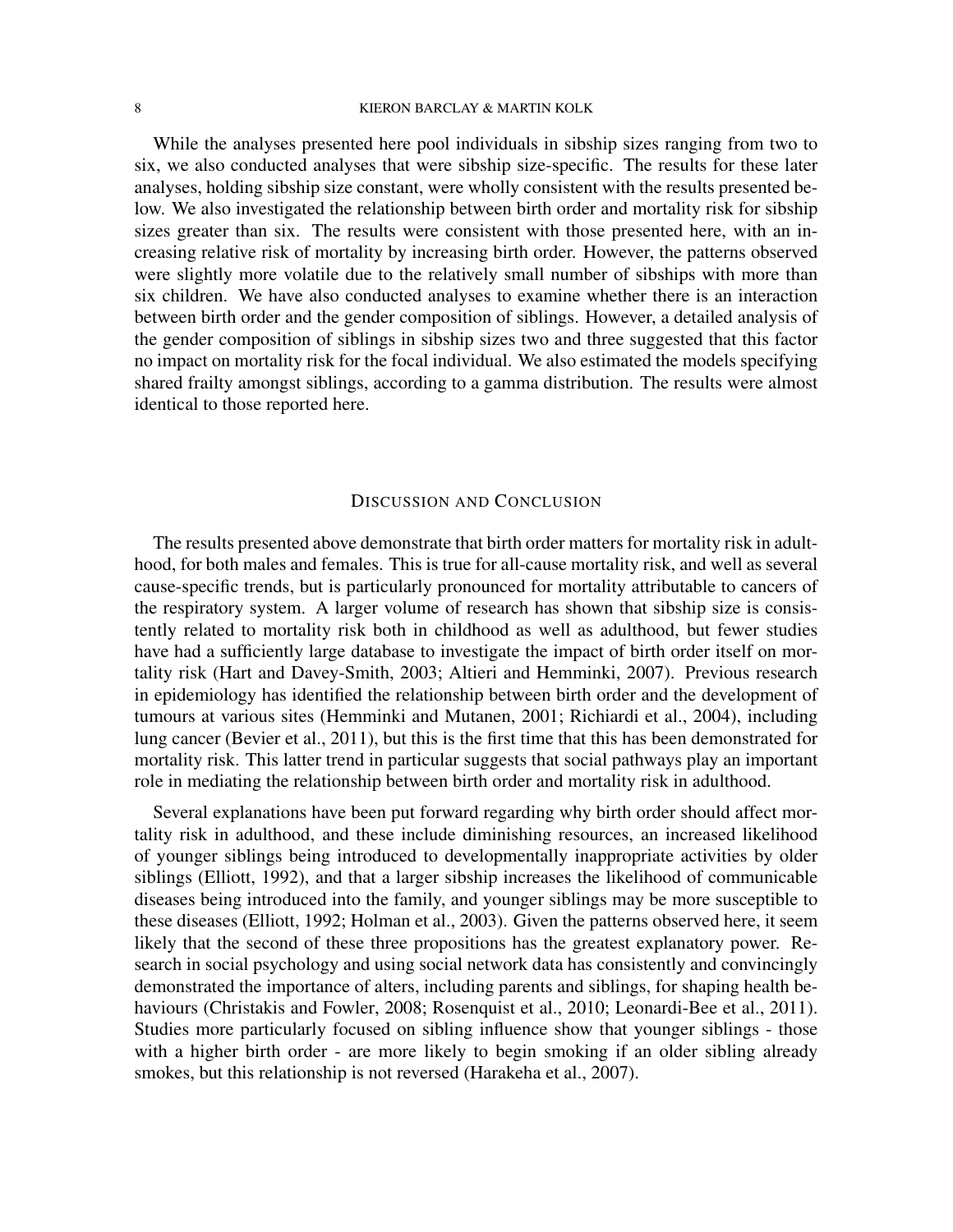Furthermore, there are indications that because of this pattern of smoking uptake by younger siblings, they are also likely to begin smoking at younger ages (Bard and Rodgers, 2003). Smoking initiation at younger ages is associated with a greater daily cigarette consumption, and a stronger tendency towards smoking continuation, particularly when smoking initiation begins before the age of 16 (Chen and Millar, 1998; Khuder et al., 1999). This would suggest that individuals with a higher birth order should be more likely to smoke in the long term, with obvious implications for the future health conditions of that individual's respiratory system, regardless of the socioeconomic trajectory that that individual follows over the life course. It should be added that while the most dramatic pattern observed in this study was for cancers of the respiratory system, a greater relative risk of mortality was also observed for mortality attributable to neoplasms generally, diseases of the circulatory system, and accidents, suicides, and events of undetermined intent.

While smoking behaviour also would impact the health of the circulatory system, previous research indicates that younger siblings also demonstrate a higher rate of alcoholism, and are more likely to initiate sexual activity at a younger age (Blane and Barry, 1973; Rodgers and Rowe, 1988). Research on birth order outside of the realm of health outcomes, notably the work of Sulloway (1996), has suggested that this factor plays an important role in shaping the social pathways that an individual follows. In particular, Sulloway (1996) suggests that first born children are more likely to identify with authority figures and support the status quo, whereas later born children are far more likely to rebel against it.

While this study has many strengths, there are certain factors that are difficult to account for when using register data. In study we have looked at birth order within sibships, where a sibship is defined as a group of children born from the same mother-father pairing. This means that we are forced to draw several assumptions that we cannot readily test. The first of these is that we do not account for half-brothers or half-sisters who may, practically speaking, be part of a sibship. Indeed, a general shortcoming is that we are not able to observe which children are in the household, which is an important factor when considering the potential importance of a shared pool of resources and how this might be related to later health outcomes. A further factor is that we do not adjust our models for the potential role of the time interval between siblings. This may be an important factor. For example, a third or fourth order child may be disadvantaged relative to the older siblings is born soon after them, but if there is a greater gap, parental resources may have increased substantially, and more time and attention may be available to be devoted to the younger child. This could include attention from older siblings, who may adopt a caretaker role. However, including this nuance in the analytical models would plausibly involve very complicated interactions that would need to factor in the time interval between both earlier and later born siblings, as well as birth order, and potentially also the gender composition of the siblings. Our objective was to look at the relationship between birth order and mortality risk using a more straight forward approach.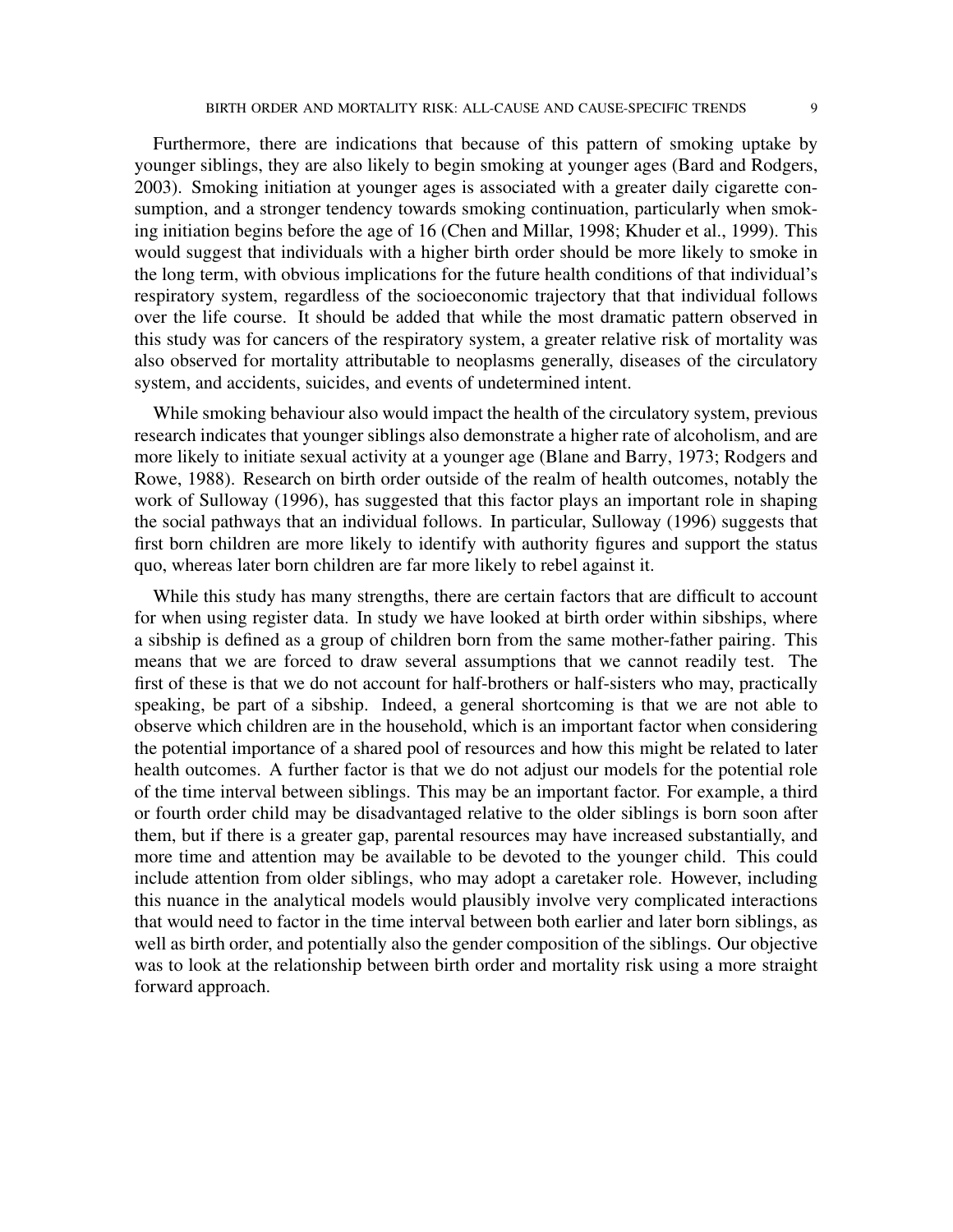# **REFERENCES**

- Altieri, A. and Hemminki, K. (2007), 'Number of siblings and the risk of solid tumours: a nation-wide study', *British Journal of Cancer* 96, 17551759.
- Andersson, G. (1999), 'Childbearing trends in sweden, 1961-1997', *European Journal of Population* 15(1), 1–24.
- Andersson, G. (2000), 'The impact of labour-force participation on childbearing behaviour: Pro-cyclical fertility in sweden during the 1980s and the 1990s', *European Journal of Population* 16(4), 293–333.
- Bard, D. E. and Rodgers, J. L. (2003), 'Sibling influence on smoking behavior: A withinfamily look at explanations for a birth-order effect', *Journal of Applied Social Psychology* 33(9), 1773–1795.
- Bengtsson, T. and Broström, G. (2009), 'Do conditions in early life affect old-age mortality directly or indirectly? evidence from 19th-century rural sweden', *Social Science and Medicine* 68(9), 1583–1590.
- Bengtsson, T. and Mineau, G. P. (2009), 'Early-life effects on socio-economic performance and mortality in later life: A full life-course approach using contemporary and historical sources', *Social Science and Medicine* 68(9), 1561–1564.
- Bevier, M., Weires, M., Thomsen, H., Sundquist, J. and Hemminki, K. (2011), 'Influence of family size and birth order on risk of cancer: a population-based study', *BMC Cancer* DOI:10.1186/1471-2407-11-163.
- Blane, H. T. and Barry, H. (1973), 'Birth order and alcoholism: A review.', *Quarterly Journal of Studies on Alcohol* 34(3), 837–852.
- Boardman, J., Powers, D., Padilla, Y. and Hummer, R. (2002), 'Low birth weight, social factors, and developmental outcomes among children in the united states', *Demography* 39, 353368.
- Case, A., Fertig, A. and Paxson, C. (2005), 'The lasting impact of childhood health and circumstance', *Journal of Health Economics* 24, 365–389.
- Chen, J. and Millar, W. J. (1998), 'Age of smoking initiation: Implications for quitting', *Statistics Canada Health Reports* 9, 4.
- Christakis, N. A. and Fowler, J. H. (2008), 'The collective dynamics of smoking in a large social network', *New England Journal of Medicine* 358(21), 2249–2258.
- Elliott, B. A. (1992), 'Birth order and health: major issues', *Social Science and Medicine* 35(4), 443–452.
- Espehaug, B., Daltveit, A. K., Vollset, S. E., Oyen, N., Ericson, A. and Irgens, L. M. (1994), 'Infant survival in norway and sweden 1985-88', *Acta Paediatrica* 83, 977–982.
- Gluckman, P. D., Hanson, M. A., Cooper, C. and Thornburg, K. L. (2008), 'Effect of in utero and early-life conditions on adult health and disease', *New England Journal of Medicine* 359(1), 61–73.
- Harakeha, Z., Engelsa, R. C. M. E., Vermulsta, A. A., De Vriesb, H. and Scholtea, R. H. J. (2007), 'The influence of best friends and siblings on adolescent smoking: A longitudinal study', *Psychology and Health* 22(3), 269–289.
- Hart, C. L. and Davey-Smith, G. (2003), 'Relation between number of siblings and adult mortality and stroke risk: 25 year follow up of men in the collaborative study', *Journal of*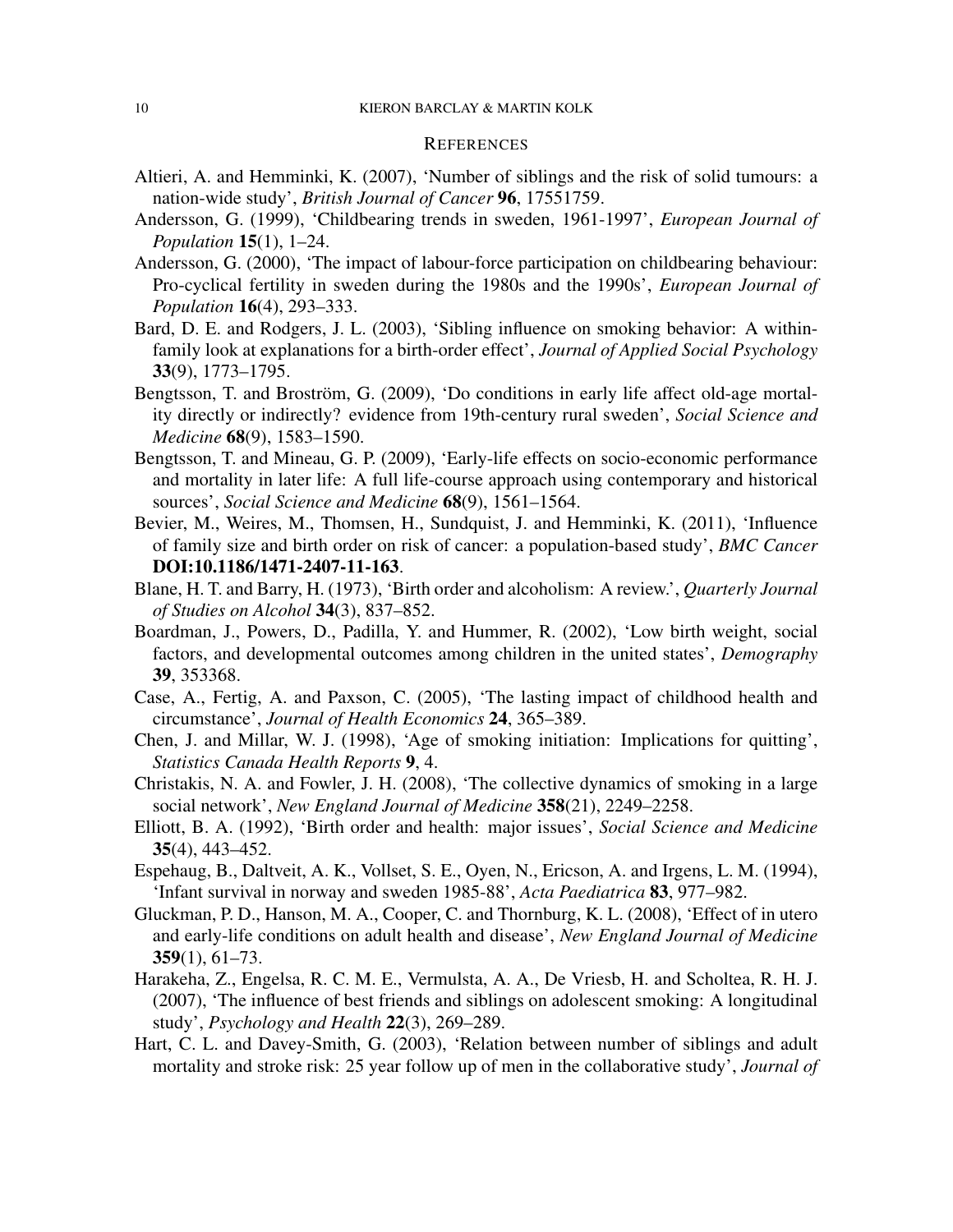*Epidemiology and Community Health* 57, 385–391.

- Hemminki, K. and Mutanen, P. (2001), 'Birth order, family size, and the risk of cancer in young and middle-aged adults', *British Journal of Cancer* 84(11), 14661471.
- Holman, R. C., Shay, D. K., Curns, A. T., Lingappa, J. R. and Anderson, L. J. (2003), 'Risk factors for bronchiolitis-associated deaths among infants in the united states', *Paediatric Infectious Disease Journal* 22(6), 483–489.
- Janssen, F. and Kunst, A. E. (2004), 'Icd coding changes and discontinuities in trends in cause-specific mortality in six european countries, 1950-99', *Bulletin of the World Health Organization* 82(12), 904–913.
- Khuder, S. A., Dayal, H. H. and Mutgi, A. B. (1999), 'Age at smoking onset and its effect on smoking cessation', *Addictive Behaviors* 24(5), 673–677.
- Leonardi-Bee, J., Jere, M. L. and Britton, J. (2011), 'Exposure to parental and sibling smoking and the risk of smoking uptake in childhood and adolescence: a systematic review and meta-analysis', *Thorax* 66, 847–855.
- Magnus, P., Berg, K. and Bjerkedal, T. (1985), 'The association of parity and birth weight: testing the sensitization hypothesis', *Early Human Development* 12, 49–54.
- Mathews, T. J., Menacker, F. and MacDorman, M. F. (2003), 'Infant mortality statistics from the 2001 period linked birth/infant death data set', *US Government Centers for Disease Control and Prevention: National Vital Statistics Reports* 52(2), 1–28.
- Modin, B. (2002), 'Birth order and mortality: a life-long follow-up of 14,200 boys and girls born in early 20th century sweden', *Social Science and Medicine* 54, 1051–1064.
- Myrskylä, M. and Fenelon, A. (2012), 'Maternal age and offspring adult health: Evidence from the health and retirement study', *Demography* DOI: 10.1007/s13524-012-0132-x.
- OLeary, S. R., Wingard, D. L., Edelstein, S. L., Criqui, M. H., Tucker, J. S. and Friedman, H. S. (1996), 'Is birth order associated with adult mortality?', *Annals of Epidemiology*  $6(1)$ , 34–40.
- Primo, D. M., Jacobsmeier, M. L. and Milyo, J. (2007), 'The practical researcher: Estimating the impact of state policies and institutions with mixed-level data', *State Politics and Policy Quarterly* 7(4), 446–459.
- Richards, S. J., Kirkby, J. G. and Currie, I. D. (2006), 'The importance of year of birth in two-dimensional mortality data', *British Actuarial Journal* 12(1), 5–38.
- Richiardi, L., Akre, O., Lambe, M., Granath, F., Montgomery, S. M. and Ekbom, A. (2004), 'Birth order, sibship size, and risk for germ-cell testicular cancer', *Epidemiology* 15(3), 323–329.
- Rodgers, J. L. and Rowe, D. C. (1988), 'Influence of siblings on adolescent sexual behavior', *Developmental Psychology* 24(5), 722–728.
- Rosenquist, J. N., Murabito, J., Fowler, J. H. and Christakis, N. A. (2010), 'The spread of alcohol consumption behavior in a large social network', *Annals of Internal Medicine* 152, 426–433.
- Smith, K. R., Mineau, G. P., Garibotti, G. and Kerber, R. (2009), 'Effects of childhood and middle-adulthood family conditions on later-life mortality: evidence from the utah population database, 1850-2002', *Social Science and Medicine* 68, 1649–1658.